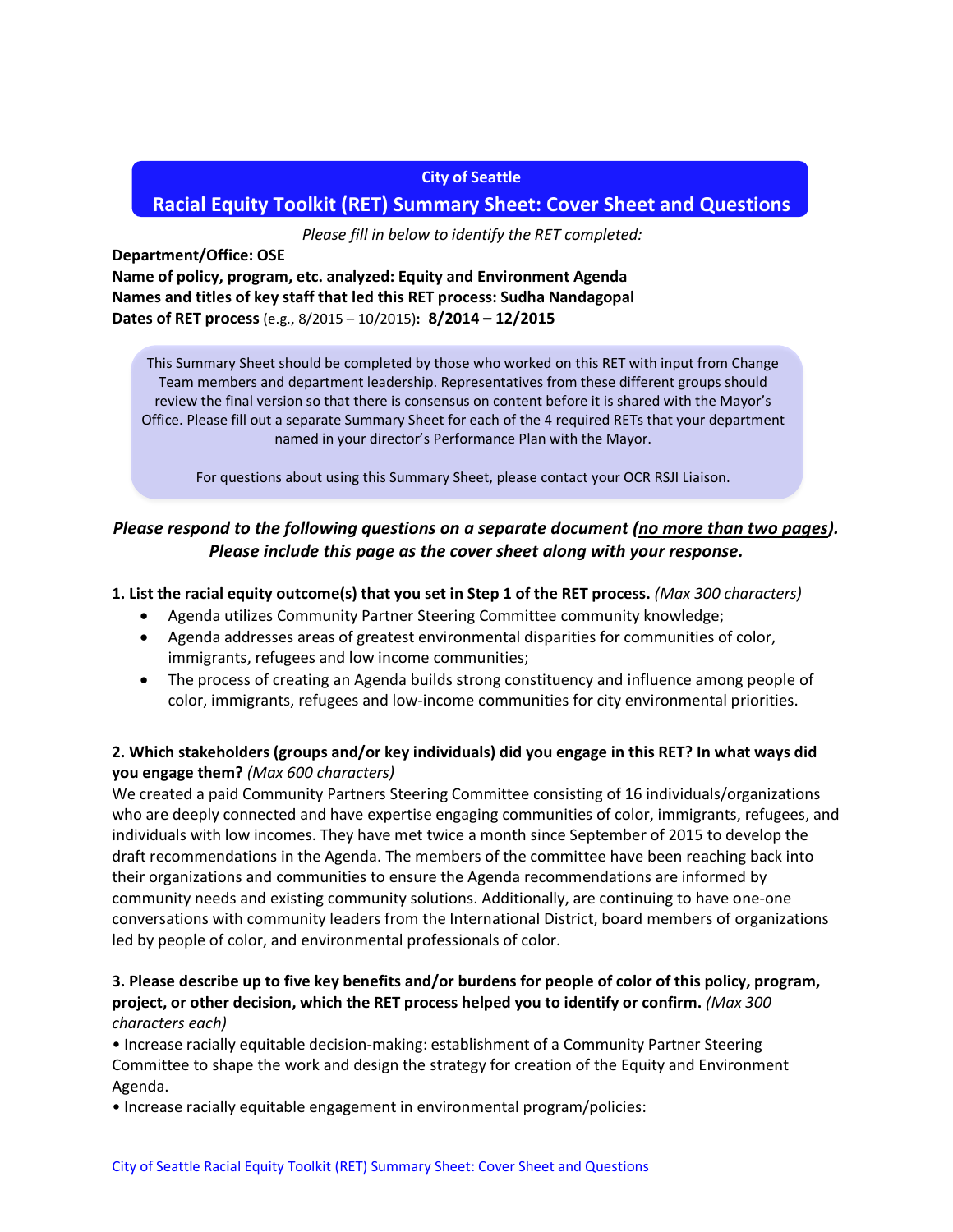Hold a series of community conversations (determined in partnership with a Community Partners Steering Committee) to share draft Agenda recommendations and identify priorities and environmental issue areas to increase equity in Seattle's environmental work.

• Support capacity building to diversify Seattle's mainstream environmental organizations through partnerships.

• Create process and structures to support ongoing involvement and leadership of people of color, people with low incomes, immigrants and refugees, and limited-English proficiency individuals in setting priorities, designing strategies, implementing environmental programs. This work will build on existing leadership-buildings programs in the City and community. We will work with the community to determine the best way to measure success.

Potential unintended burdens: The timeline and structure could place additional burden on individuals already stretched for capacity to engage in this work and to be effective members of the CPSC. Because we are relying on a set of individuals who have policy/program expertise we might be missing out on voices who may be interested but unable to engage even in this structure.

### **4. Please describe up to five key actions – things that you will do differently or begin to do now – of this policy, program, project, or other decision, which will increase opportunity and/or minimize harm for people of color.** *(Max 300 characters each)*

- Creating capacity for community: recognizing their leadership role, the CPSC is being paid for their advice and input on the Agenda as well as being supported via funds from OSE to develop and build community connections to the work.
- Leadership identification and development: We are ensuring that our activities connect to and build leadership in the community so that we will ultimately have many voices influencing program strategies and overall increase access to environmental programs.
- Ensuring deep community engagement: we are mitigating the potential for gate keeping to some degree by utilizing creative community engagement strategies to broaden our reach. We will also be creating ongoing mechanisms to deepen our relationships in communities and ensure we are getting beyond the obvious connections.

### **5. How will leadership ensure implementation of the actions described in question 4?** *(Max 800 characters)*

We are creating ongoing mechanisms to deepen our relationships in communities and ensure we are getting beyond the obvious connections. This includes creating internal processes and structures to support ongoing, transformational partnerships with people of color, people with low incomes, immigrants and refugees, and limited-English proficiency individuals in setting priorities, designing strategies, and implementing environmental programs.

Since this Initiative is embedded in the leadership structure of the office, we have a strong commitment to implementation. We are working to engage funders and other departments to ensure that we have long-term support for deep partnerships in communities and involvement from key partners to make this work successful.

### **6. How have/will you report back to your stakeholders? (This includes the people who were directly engaged in this RET process, those who will be affected by decisions made, and other departments or divisions impacted by the RET findings and the actions described in question 4.)** *(Max 800 characters)*